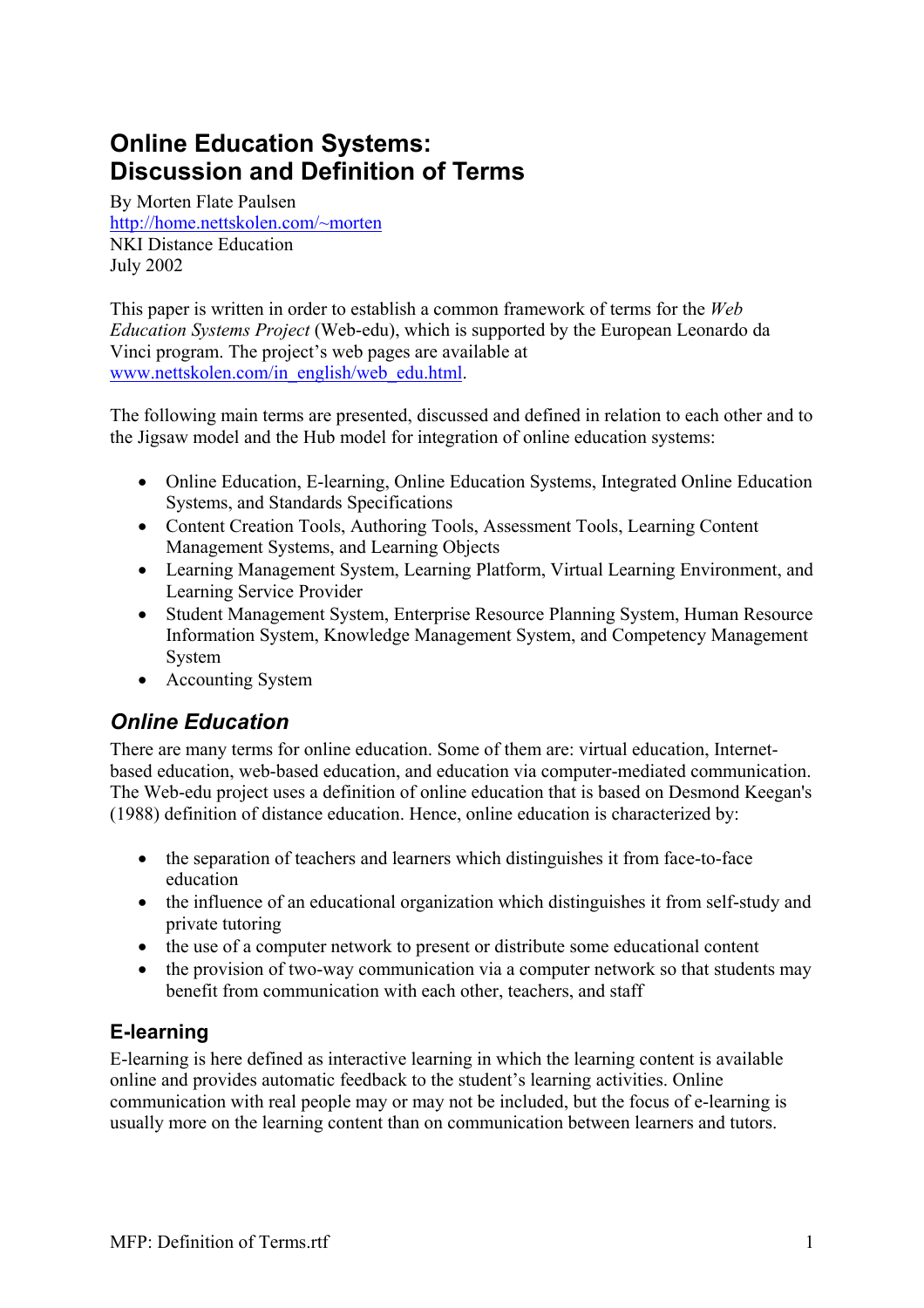Unfortunately, the term e-learning is often used as a more generic term and as a synonym for online education. Kaplan-Leiserson has developed an online e-learning glossary, which provides this definition:

E-learning: Covers a wide set of applications and processes, such as Web-based learning, computer-based learning, virtual classrooms, and digital collaboration. It includes the delivery of content via Internet, intranet/extranet (LAN/WAN), audio- and videotape, satellite broadcast, interactive TV, and CD-ROM.

The term e-learning is not very precise, and it should be pointed out that learning is just one element of education. So, the term online education should cover a much broader range of services than the term e-learning. One may also claim that e-learning companies often focus on course content, while online education institutions cover the whole range of educational services.

#### **Online Education Systems and Integration of Them**

Online education systems are here defined as all systems that support online education. In the following, this paper discusses two alternative models for online education systems developed in the web-edu project. The models are:

- The Jigsaw model for online education systems
- The Hub model for online education systems

Both models show that several online education systems should be integrated or exchange data and this need for integration increases when online education systems grow from smallscale to large-scale systems. Kaplan-Leiserson touches upon the need for integration in an attempt to define an integrated learning system:

ILS (integrated learning system): A complete software, hardware, and network system used for instruction. In addition to providing curriculum and lessons organized by level, an ILS usually includes a number of tools such as assessments, record keeping, report writing, and user information files that help to identify learning needs, monitor progress, and maintain student records.

To facilitate the increasing need for integration and exchange of data, a number of initiatives have been undertaken to develop standards specifications. Among these initiatives are the IMS project (www.imsproject.org) and SCORM (www.adlnet.org/scorm/downloads.cfm). Much focus has been given to the specifications' attempts to facilitate exchange of learning content, but the attempts to standardize integration between the various online education systems could actually be more important. This could be exemplified by the specifications IMS is developing which address key problems and challenges in integration between online education systems:

• The IMS Learning Resources Meta-data Specifications create a uniform way for describing learning resources so that they can be more easily found (discovered), using meta-data aware search tools that reflect the unique needs of users in learning situations.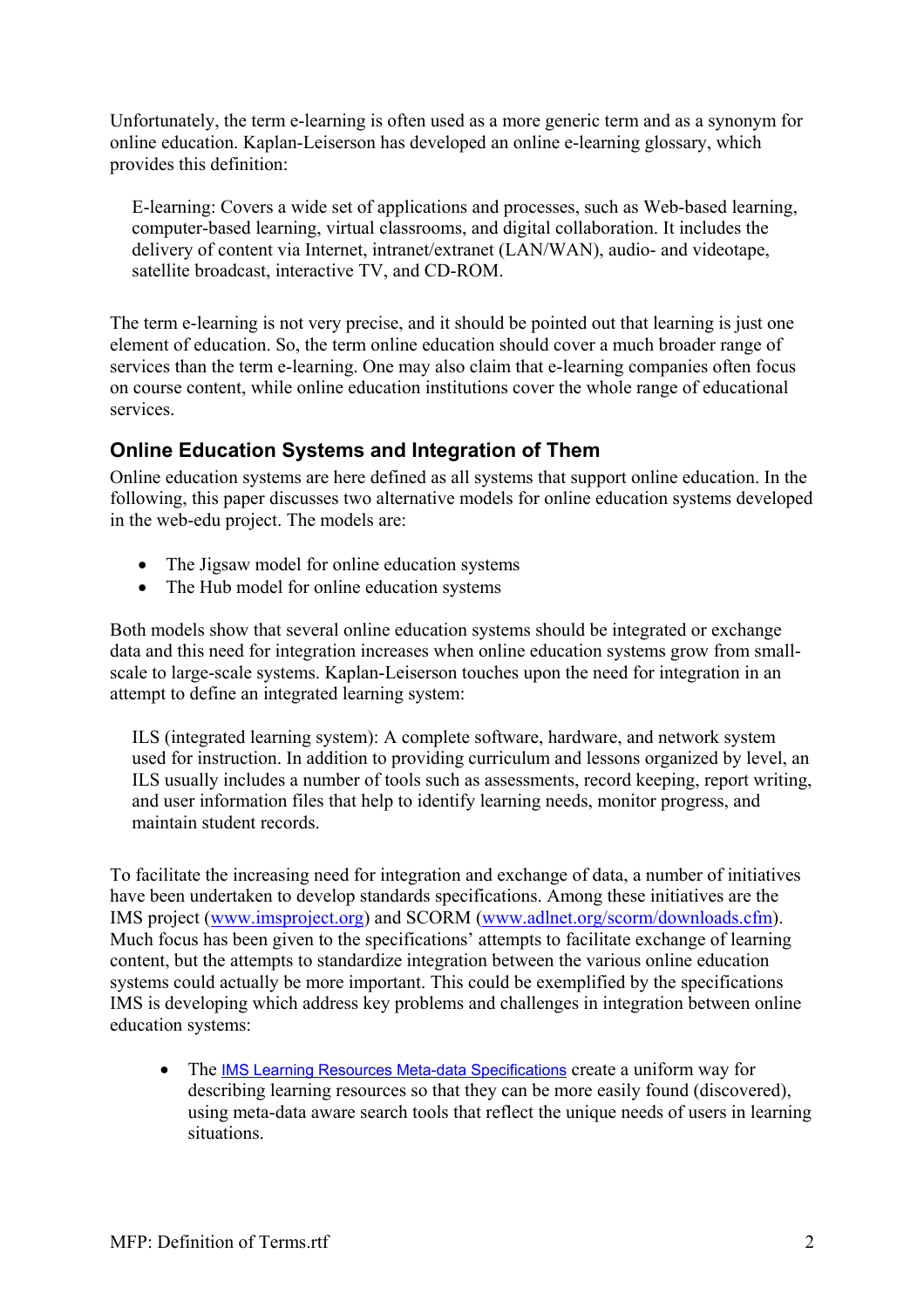- The IMS Enterprise Specification is aimed at administrative applications and services that need to share data about learners, courses, performance, etc., across platforms, operating systems, user interfaces, and so on.
- The IMS Content & Packaging Specification will make it easier to create reusable content objects that will be useful in a variety of learning systems.
- The IMS Question & Test Specification addresses the need to be able to share test items and other assessment tools across different systems.
- The IMS Learner Profiles Specification will look at ways to organize learner information so that learning systems can be more responsive to the specific needs of each user.

(http://www.imsproject.org/faqs/imsnewpage.cfm?number=6)

#### **The Jigsaw Model for Online Education Systems**

The Jigsaw model is a simplistic model used in the web-edu project. It includes the four main categories of online education systems that are listed below and presented in Figure 1.

- Content Creation Tools (CCT)
- Learning Management System (LMS)
- Student Management System (SMS)
- Accounting System (AS)

It is called the Jigsaw model to indicate that these systems should fit together to exchange data more or less seamlessly. The figure also presents some examples of actual systems and shows how the IMS specifications relate to the systems.

#### **Figure 1. The Jigsaw model for online education systems**



#### **The Hub Model for Online Education Systems**

The Hub model, presented in Figure 2, is more complex than the Jigsaw model. It is included to show that online education systems are becoming more and more complex. This is partly due to the institutions' need to rationalize the operation to handle the growing number of online students and courses, and partly due to the fact that the users are increasingly expecting more sophisticated services.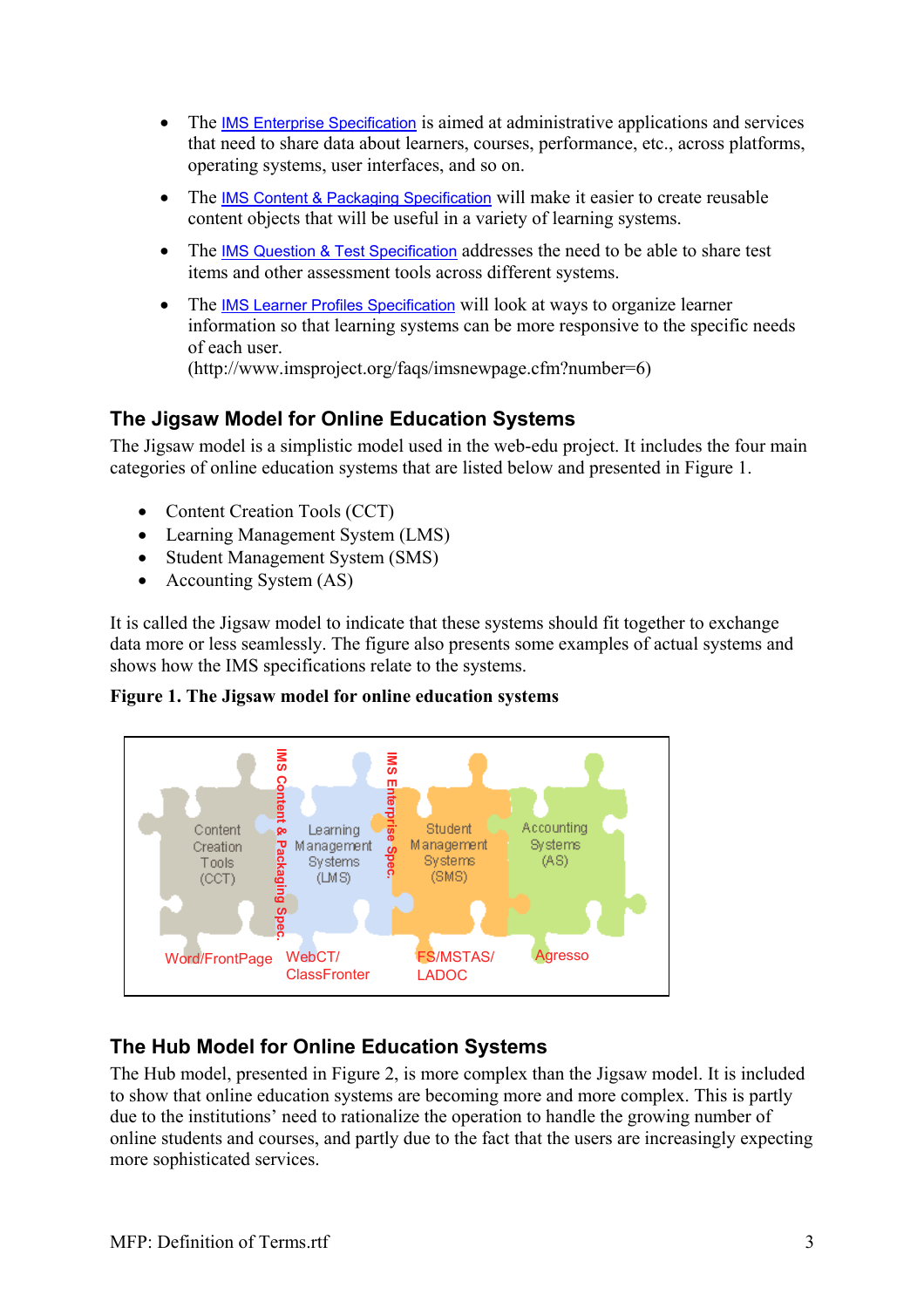The model is termed the Hub Model to indicate that the Student Management System is the central, most important system for large-scale online education. For historical, legal, and financial reasons, the SMS system is the most important system for an educational institution. Hence, all other systems that could offer online education services should rely on the SMS system as the master system with which they exchange data.



**Figure 2. The Hub model for online education systems**

The Hub model includes Costumer Relation Management (CRM) systems and prospective systems to show the need for integration with marketing and sales related systems. It also includes logistics systems to show that it could be necessary to integrate systems that handle shipment of textbooks and other physical material to distance students.

## *Content Creation Tools (CCT)*

Content creation tools are the tools that course designers and teachers use to create the content in online education courses. The content creation tools are used to develop learning material. There are many types of content such as for example plain text, slides, graphics, pictures, animations, simulations, assessments, audio, video etc. Typical examples of theses systems are DreamWeaver, FrontPage, Word, PowerPoint, and Director. These are generic tools with few features developed specially for online education.

In addition to the much-used generic CCT tools, there are a number of CCT tools that are specially made for development of educational content. The most important of these CCT tools are termed authoring tools and assessment tools.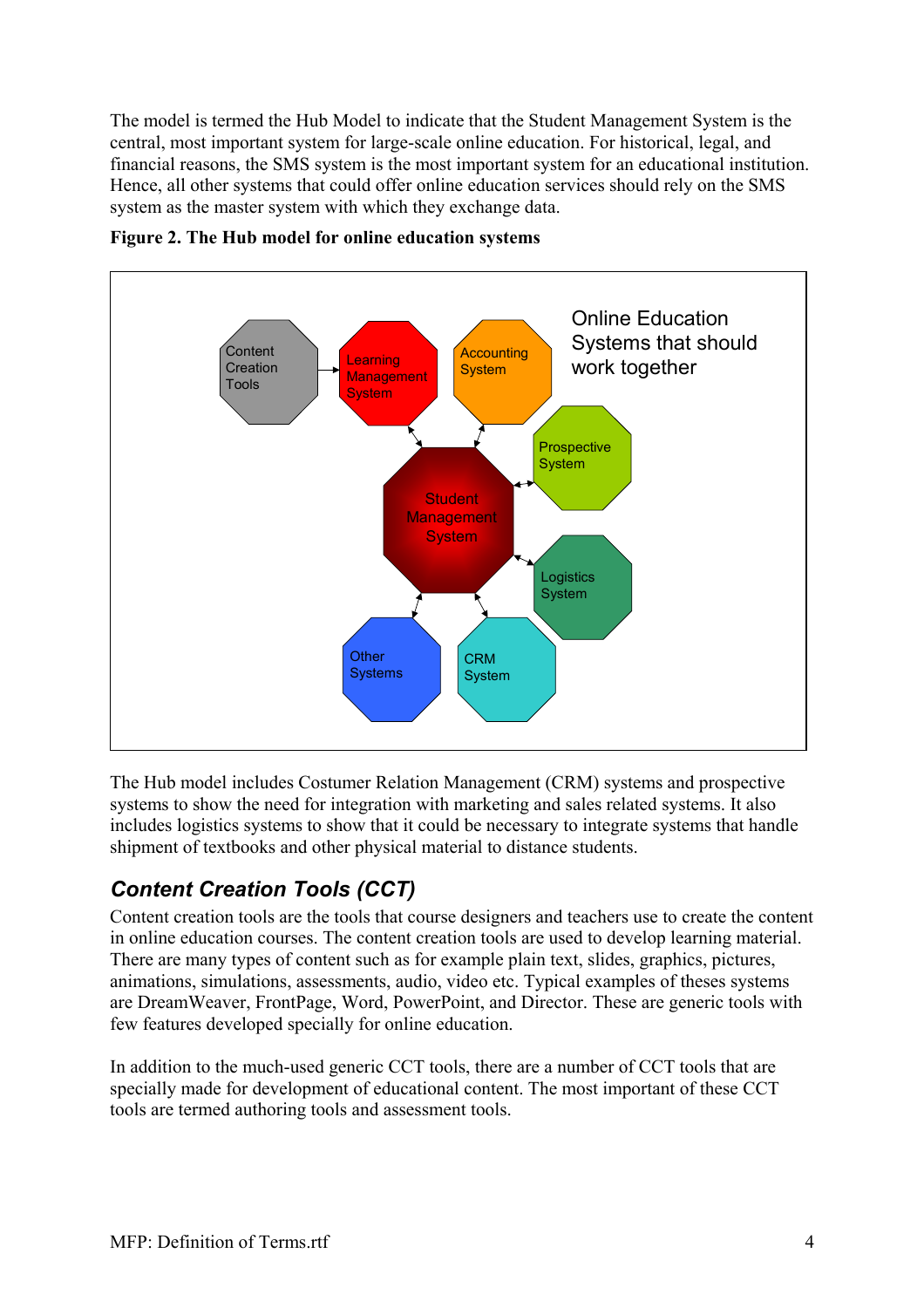## **Authoring Tools**

Authoring tools could be regarded as a subset of content creation tools. Hall (2001) defines an authoring tool as "a software application, used by non-programmers, that utilizes a metaphor (book, or flow chart) to create on-line courses". One may say that authoring tools are content creation tools that are especially developed for creation of educational content.

#### **Assessment Tools**

Content related to assignments and assessment is especially important for educators. It has therefore been developed various tools for development of different types of assignments such as for example quizzes, multiple choice assignments, etc.

#### **Learning Content Management System (LCMS)**

Institutions that have a large amount of learning content that they want to use in several courses and various formats may need a Learning Content Management System. Hall (2001) explains a Learning Content Management System this way:

A learning content management system is an environment where developers can create, store, reuse, manage and deliver learning content from a central object repository, usually a database. LCMS generally work with content that is based on a learning object model. These systems usually have good search capabilities, allowing developers to find quickly the text or media needed to build training content.

Learning Content Management Systems often strive to achieve a separation of content, which is often tagged in XML, from presentation. This allows many LCMS to publish to a wide range of formats, platforms, or devices such as print, Web, and even Wireless Information Devices (WID) such as Palm and windows CE handhelds, all from the same source material

An alternative definition is provided by Kaplan-Leiserson:

LCMS (learning content management system): A software application that allows trainers and training directors to manage both the administrative and content-related functions of training. An LCMS combines the course management capabilities of an LMS (learning management system) with the content creation and storage capabilities of a CMS (content management system).

### **Learning Object**

It is possible to split content in a number of learning objects and reassemble them to create new learning material or courses in the same way you play with Lego blocs. Kaplan-Leiserson explains a learning object as:

A reusable, media-independent chunk of information used as a modular building block for e-learning content. Learning objects are most effective when organized by a meta data classification system and stored in a data repository such as an LCMS.

## *Learning Management System (LMS)*

Learning Management System is a broad term that is used for a wide range of systems that organize and provide access to online learning services for students, teachers, and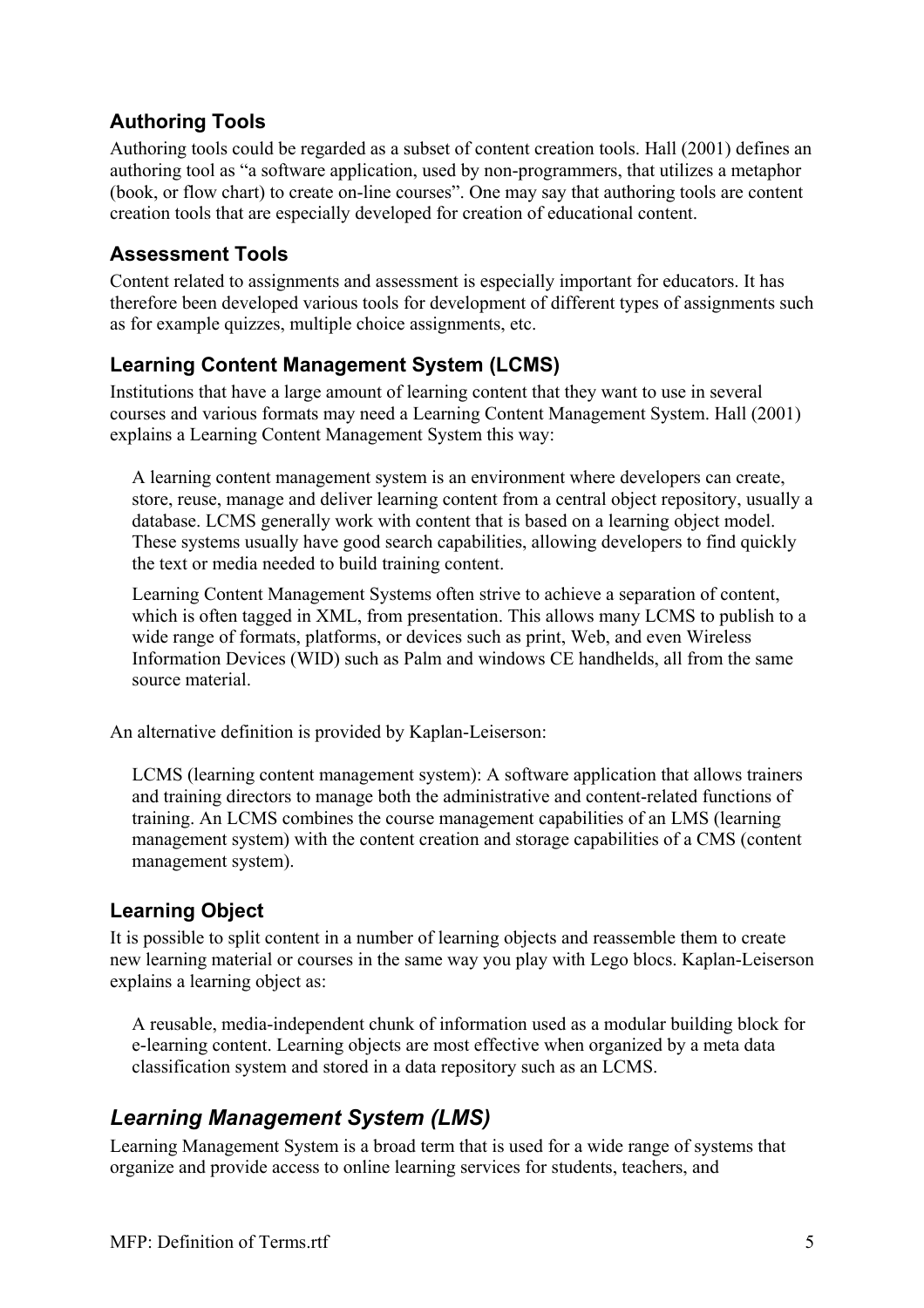administrators. These services usually include access control, provision of learning content, communication tools, and organizations of user groups. Another term that often is used as a synonym to LMS is learning platform.

Two examples of well-known, commercial LMS systems are WebCT and Blackboard. There are however a large number of other commercial systems and systems that educational institutions have developed themselves.

Kaplan-Leiserson provides the following definition of LMS:

LMS (learning management system): Software that automates the administration of training events. The LMS registers users, tracks courses in a catalog, and records data from learners; it also provides reports to management. An LMS is typically designed to handle courses by multiple publishers and providers. It usually doesn't include its own authoring capabilities; instead, it focuses on managing courses created by a variety of other sources.

Hall (2001) presents this alternative definition:

A *Learning Management System (LMS)* is software that automates the administration of training events. All Learning Management Systems manage the log-in of registers users, manage course catalogs, record data from learners, and provide reports to management.

There used to be a distinction between Learning Management Systems and more powerful Integrated Learning Management Systems. That distinction has now disappeared. The term Learning Management System is now used to describe a wide range of applications that track student training and may or may not include functions such as:

- Authoring
- Classroom management
- Competency management
- Knowledge management
- Certification or compliance training
- Personalization
- Mentoring
- Chat
- Discussion boards

### **Virtual Learning Environment (VLE)**

Virtual learning environment is a term that to some extent is used instead of LMS. The two terms have more or less the same meaning, but one may argue that VLE focus less on the features related to the management of learning. Bandon Hall (2001) defines learning environment this way:

A *Learning Environment* is software designed as an all-in-one solution that can facilitate online learning for an organization. It includes the functions of a learning management system for those courses within the learning environment, but it may not be able to track online courses that were not created within this particular learning environment.

A learning environment is characterized by an interface that allows students to register and take courses, staying within that environment for the duration of the course. The program will usually include some self-instructional portions, along with an academic model of a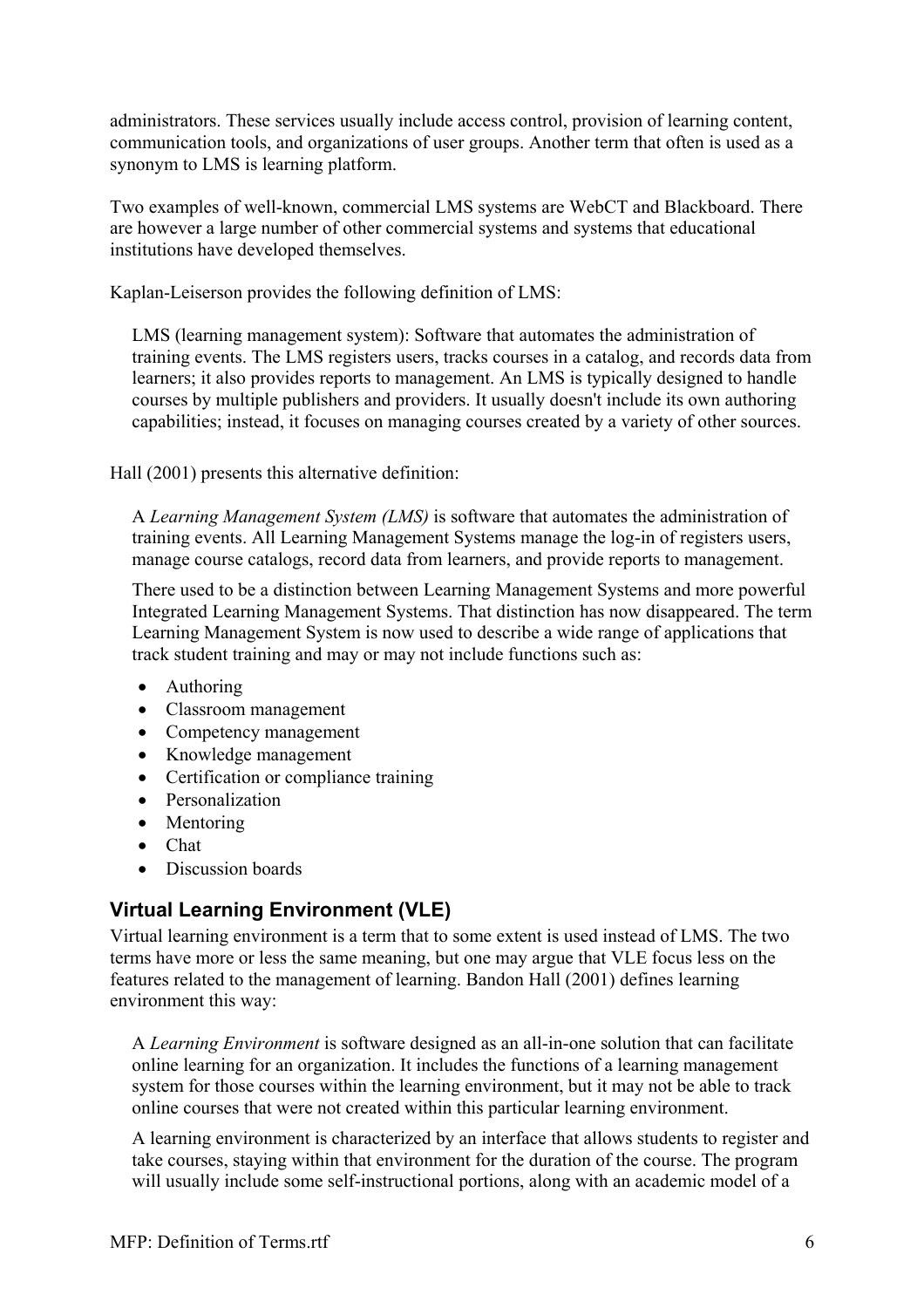multi-week course. This model is often facilitated by an instructor, where a group can proceed on a week-to-week basis with seminar assignments. Most learning environments also include an authoring capability for creation of additional courses for the instructor.

### **Learning Service Provider (LSP)**

There are a number of institutions that host Learning Management Systems and provide this as a commercial service for educational institutions. These institutions could be termed Learning Service Providers (LSP): Kaplan-Leiserson explains it as a specialized Application Service Provider "offering learning management and training delivery software on a hosted or rental basis".

## *Student Management System (SMS)*

The student management system is the core system in an educational institution. It is used for management of the most pivotal information about entities such as students, faculty, courses, applications, admissions, payment, exams, and grades. An effective SMS system is crucial for all educational institutions.

Two examples of commercial SMS systems are PeopleSoft and Banner. In the Nordic countries, the universities have national systems such as STADS (Denmark), LADOK (Sweden), MSTAS (Norway, and FS (Norway).

#### **Enterprise Resource Planning (ERP) System or Human Resource Information System (HRIS)**

Companies and corporations have employees, not students. But they have systems that hold similar data as the SMS systems with important information about their employees. These could be termed Enterprise Resource Planning (ERP) systems or Human Resource Information Systems (HRIS). These systems will provide some of the same functionalities as the student management systems.

Hall (2001) provides the following descriptions of ERP and HRIS systems:

*Enterprise Resource Planning (ERP)* is an industry term for large, often multi-module software applications that manage many facets of a company's operations including product planning, parts purchasing, maintaining inventories, interacting with suppliers, providing customer service, tracking orders, and managing resources and financials. SAP, PeopleSoft, and J.D. Edwards are some well-known ERP providers.

*Human Resource Information Systems* (HRIS) are similar to ERP applications but are aimed specifically at the management of a company's human resources.

Other names for related systems used in companies could be Knowledge Management Systems or Competency Management Systems. Kaplan –Leiserson defines it this way:

Competency management: A system used to identify skills, knowledge, and performance within an organization. Enables an organization to spot gaps and introduce training, compensation, and recruiting programs based on current or future needs.